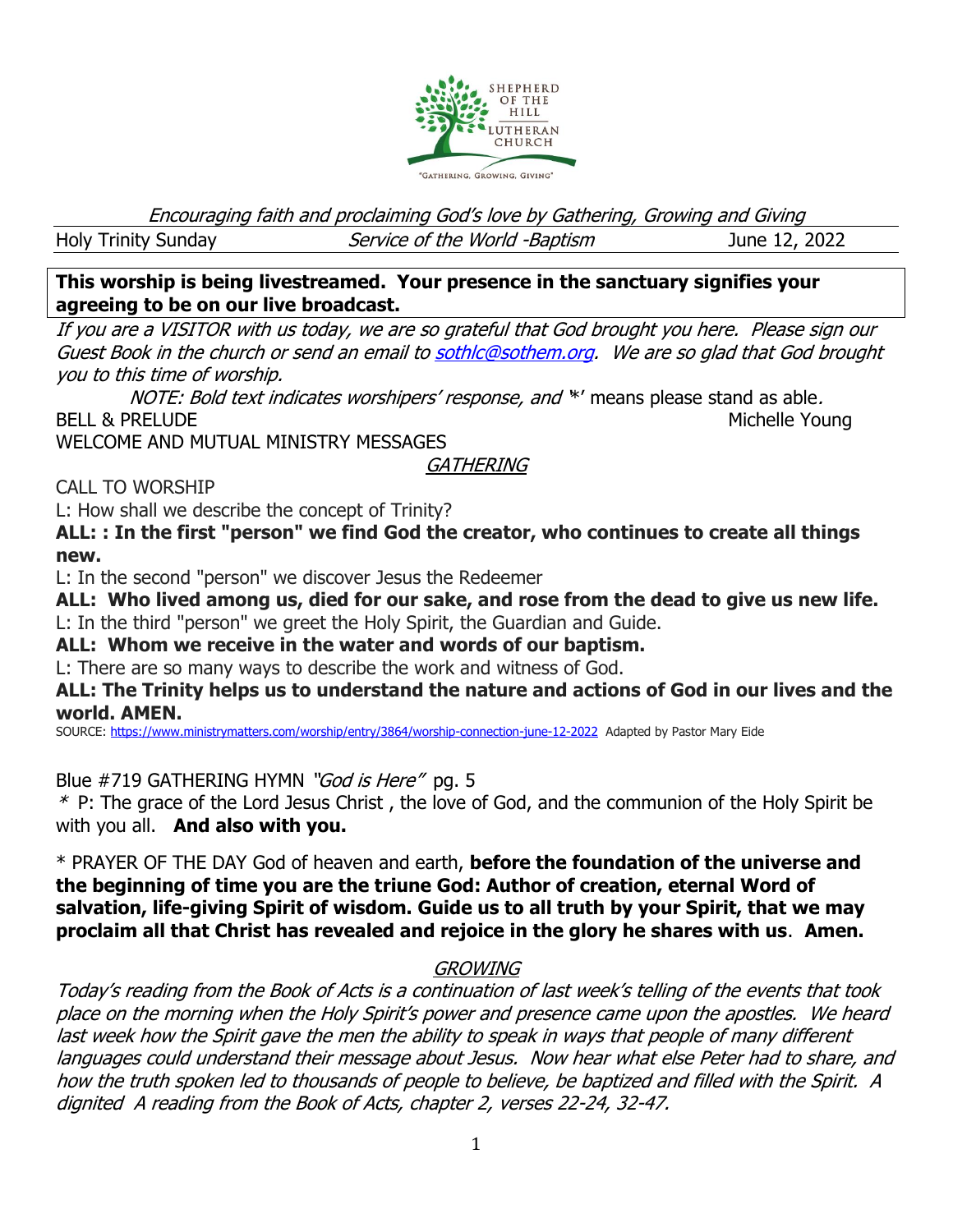[Peter said to all that had gathered, those amazed and the skeptical] **<sup>22</sup>** "Fellow Israelites, listen to what I have to say: Jesus of Nazareth, a man attested to you by God with deeds of power, wonders, and signs that God did through him among you, as you yourselves know— **<sup>23</sup>** this man, handed over to you according to the definite plan and foreknowledge of God, you crucified and killed by the hands of those outside the law. **<sup>24</sup>** But God raised him up, having released him from the agony of death, because it was impossible for him to be held in its power.

**<sup>32</sup>** "This Jesus God raised up, and of that all of us are witnesses. **<sup>33</sup>** Being therefore exalted at the right hand of God and having received from the Father the promise of the Holy Spirit, he has poured out this that you see and hear. **<sup>34</sup>** For David did not ascend into the heavens, but he himself says,

'The Lord said to my Lord, "Sit at my right hand, **<sup>35</sup>** until I make your enemies your footstool." '

**<sup>36</sup>** "Therefore let the entire house of Israel know with certainty that God has made him both Lord and Messiah, this Jesus whom you crucified."

**<sup>37</sup>** Now when they heard this, they were cut to the heart and said to Peter and to the other apostles, "Brothers,<sup>[</sup> what should we do?" <sup>38</sup> Peter said to them, "Repent and be baptized every one of you in the name of Jesus Christ so that your sins may be forgiven, and you will receive the gift of the Holy Spirit. **<sup>39</sup>** For the promise is for you, for your children, and for all who are far away, everyone whom the Lord our God calls to him." **<sup>40</sup>** And he testified with many other arguments and exhorted them, saying, "Save yourselves from this corrupt generation." **<sup>41</sup>** So those who welcomed his message were baptized, and that day about three thousand persons were added. **<sup>42</sup>** They devoted themselves to the apostles' teaching and fellowship, to the breaking of bread and the prayers.

The word of the Lord. **ALL: Thanks be to God.**

MESSAGE Pastor Mary Eide

Blue #770 HYMN OF THE DAY "Borning Cry" p. 6

## GIVING

Parents and godparents…do you present Archer Hayden Schweers to receive the Sacrament Holy Baptism? If so, say together, "I do." **Parents and godparents: I do**

Having presented this child for Holy Baptism…you should, therefore, faithfully bring him to the services of God's house, and teach him the Lord's Prayer, the Creed, and the Ten Commandments. As she grows in years, you should place in his hands the Holy Scriptures and provide for his instruction in the Christian faith, that, living in the promises of his Baptism, and in connection with the Church, he may lead a godly life until the day of Jesus Christ. Do you promise to fulfill these obligations? If so say together, "I do." **Parents and godparents: I do**

Now hear WATER STORIES FOUND IN THE BIBLE (shared by Pastor Mary) …Heavenly Lord, to you be given praise and honor and worship through your Son, Jesus Christ our Lord, in the unity of the Holy Spirit, now and forever. **Amen.**

PARENTS AND GODPARENTS**,** I ask you to profess your faith in Christ Jesus, reject sin, and confess the faith of the Church, the faith in which we baptize.

Do you reject all the forces of evil, the devil, and all his empty promises? If so say "I do" **Parents and godparents: I do.**

CONGREGATION**,** as you remain seated, let's join with these families in professing our faith.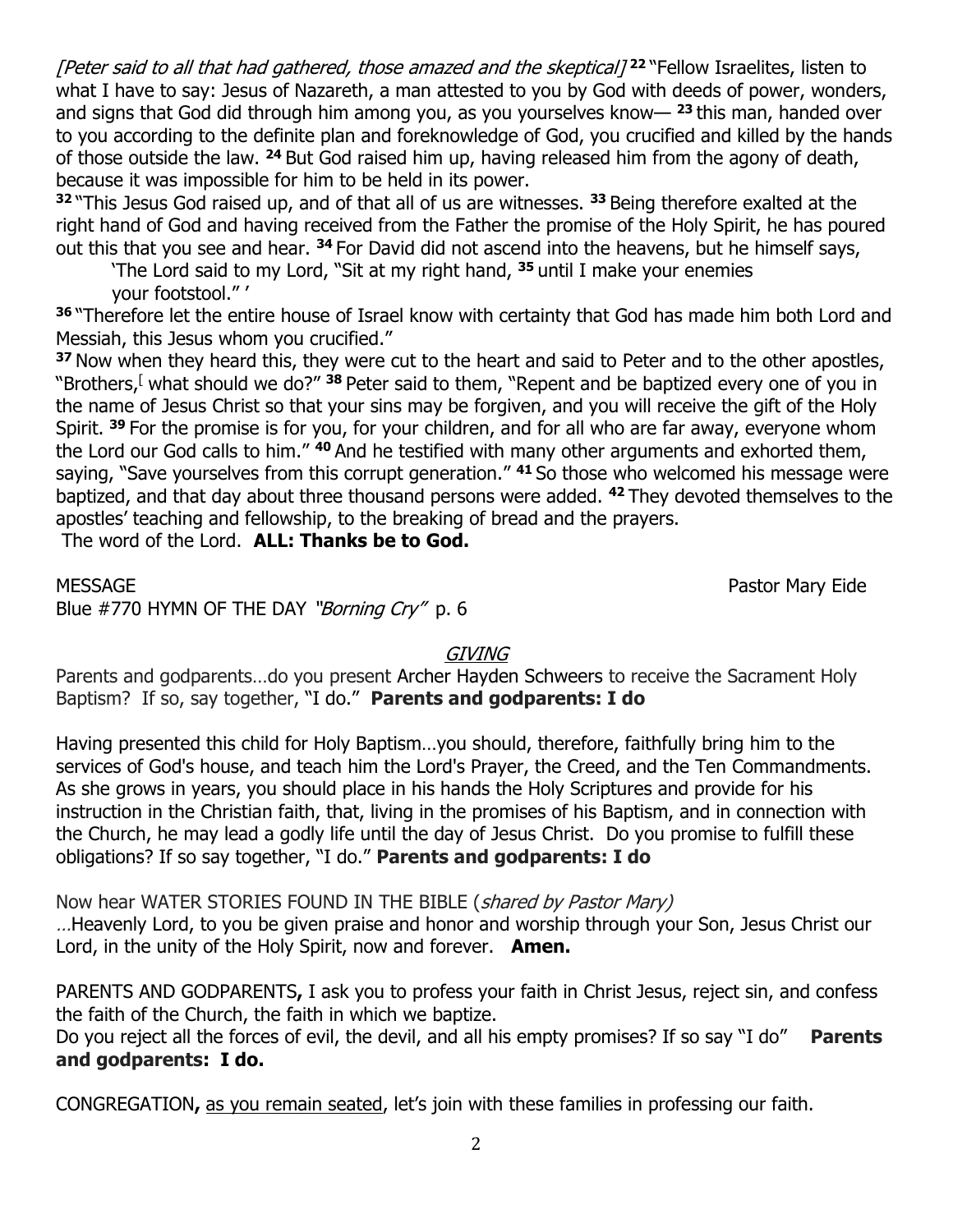- P: Do you believe in God the Father?
- **All: I believe in God, the Father almighty, creator of heaven and earth**
- P: Do you believe in Jesus Christ, the Son of God?

**All: I believe in Jesus Christ, his only Son, our Lord. He was conceived by the power of the Holy Spirit and born of the virgin Mary. He suffered under** 

**Pontius Pilate, was crucified, died, and was buried. He descended into hell. On the third day he rose again. He ascended into heaven, and is seated at the right hand of the Father. He will come again to judge the living and the dead.**

P: Do you believe in God the Holy Spirit?

**All: I believe in the Holy Spirit, the holy catholic Church, the communion of saints, the forgiveness of sins, the resurrection of the body, and the life everlasting. Amen**

(While pouring water over her head) P: Archer Hayden, I baptize you in the name of the Father, the Son and Holy Spirit.

LAYING ON OF HANDSGod, the Father of our Lord Jesus Christ, we give you thanks for freeing your sons and daughters from the power of sin, and for raising them up to a new life through this Holy Sacrament. Pour your Holy Spirit upon Archer Schweers, the spirit of wisdom and understanding, the spirit of counsel and might, the spirit of knowledge and the fear of the Lord, the spirit of joy in your presence. Amen

SIGNING WITH THE CROSS Archer Hayden Schweers, child of God, you have been sealed by the Holy Spirit and marked with the cross of Christ forever. Amen

GIVING OF THE LIGHT *(member of congregation)* Let your light so shine before others that they may see your good works and glorify your Father in heaven.

PRAYER FOR THE PARENTS: O God, the giver of all life, **look with kindness upon the father and mother of this child. Let them ever rejoice in the gift you have given them. Make them teachers and examples of right living with you, for their child. Strengthen them in their own Baptism, so they may share eternally with their children the salvation you have given them, through Jesus Christ our Lord. Amen**

JOIN IN A WELCOME PRAYER Through Baptism God has made this new brother a member of the priesthood we all share in Christ Jesus, that we may proclaim the praise of God and bear his creative and redeeming Word to all the world. **Archer, we welcome you into the Lord's family. We receive you as a fellow member of the body of Christ, child of the same heavenly Father,**  and worker with us in the kingdom of God. From Sundays and Seasons.com. Copyright 2022 Augsburg Fortress. All rights reserved. Reprinted by permission under Augsburg Fortress Liturgies Annual License #48313.

\* OFFERING PRAYER God of abundance: **you have set before us a plentiful harvest. As we feast on your goodness, strengthen us to labor in your field, and equip us to bear fruit for the good of all, in the name of Jesus. Amen.**

\* PRAYERS AND PETITIONS (L: God of grace, **All**: **Hear our prayers**.)

\* LORD'S PRAYERS **Our Father, who art in heaven, hallowed be thy name; thy kingdom come; thy will be done; on earth as it is in heaven. Give us this day our daily bread. And**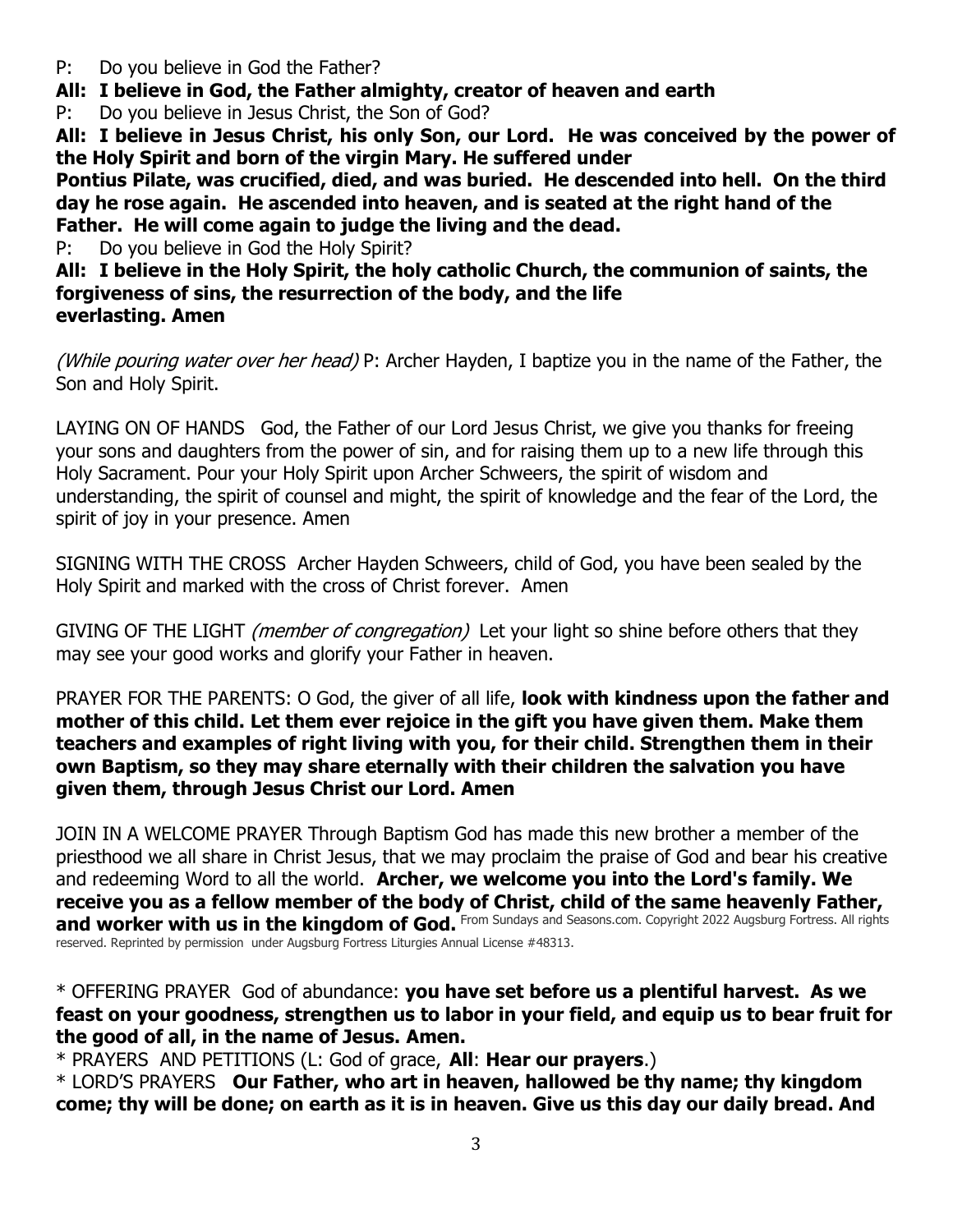## **forgive us our trespasses, as we forgive those who trespass against us. And lead us not into temptation; but deliver us from evil. For thine is the kingdom, the power and the glory, for ever and ever. Amen**

 $*$ ANNOUNCEMENTS/BLESSING The God of peace, Father,  $+$  Son, and Holy Spirit, bless you, comfort you, and show you the path of life this day and always. **Amen.**

\* Blue #760 SENDING HYMN "For the Fruit of All Creation" pg. 7

\* DISMISSAL Go in peace. Love your neighbor. **Thanks be to God.** \* POSTLUDE Michelle Young

#### **SCHEDULE**

| <b>TODAY</b>     | 10:00am             | - Worship                                   |
|------------------|---------------------|---------------------------------------------|
|                  | 11:00am             | - Fellowship hosted by Kris & Tim Jenson    |
| <b>MONDAY</b>    | $7:00$ pm           | - AA Meeting                                |
| <b>TUESDAY</b>   | $4-6$ pm            | - Food Pantry                               |
|                  | 6pm                 | - Finance Meeting                           |
| <b>WEDNESDAY</b> | $3:45-6$ pm         | - Fortune Cookie dementia play/conversation |
|                  | 6pm                 | - Autumn Fest Meeting                       |
| FRIDAY:          | 10am-Noon           | - Food Pantry                               |
| <b>SUNDAY:</b>   | <b>Father's Day</b> |                                             |
|                  | 10:00am             | - Communion Worship                         |

## **ANNOUNCEMENTS**

**BAPTISM** of Archer Schweers, who is the youngest son of Kris and Ariel Schweers. They, along with big brother – Felix, live in Elk Mound. Joining them in supporting Archer in his life and spiritual development are godparents - Myselle Sowka and Erik Clendenning. We welcome Archer to God's family and this congregation!!

AUTUMN FEST MEETING **this Wed. June 15th at 6pm** in basement. You've probably already seen the flyer…we have our raffle license in hand for the larger ticket items

VACATION BIBLE SCHOOL FLYERS/REGISTRATION FORMS available for **Make a Splash** 

with Jesus" Aug.  $1^{st}$ -4<sup>th</sup> 6-8pm 3-year-olds through incoming 6<sup>th</sup> graders. Looking for 7<sup>th</sup>-12<sup>th</sup> graders and adult volunteers. Contact Jaime Folczyk (715-821-0796) or Holly Sweeney (715-456-6960). Thu.  $8/4<sup>th</sup>$  we will be having a POOL PARTY at Wakanda Park in Menomonie.

[Next VBS organizational meeting is **Wed. 6/29 6pm @ Holly's 2847 35th Ave, EM.**] Learn about the Bible lessons being shared and ways YOU can make a difference.

ICE CREAM SOCIAL at our Trinity United Methodist Church 105 S Holly Ave **Wed. 6/22 4:30- 7:30pm.** BBQ's, Hot Dogs/Coney Dogs, Potato Salad, Chips, Pies, Ice Cream, Beverage. **Free Will offering and Carry-out available.**

Shepherd of the Hill Lutheran Church 207 University Street, Elk Mound, WI 54739 Office: 715-879-5115 [sothlc@sothem.org](mailto:sothlc@sothem.org) Website [www.sothem.org](http://www.sothem.org/) On Facebook Pastor Mary Eide (H) 715-309-4065 [meide@luthersem.edu](mailto:meide@luthersem.edu) Custodian, Terry Stamm 715-379-3728 Sunday School Coordinators: *Jaime Folczyk* [mjfolczyk@yahoo.com](mailto:mjfolczyk@yahoo.com) and Holly Sweeney [hollysweeney65@gmail.com](mailto:hollysweeney65@gmail.com) Financial Secretary: Barb Vadnais [barbvadnais1@gmail.com](mailto:barbvadnais1@gmail.com)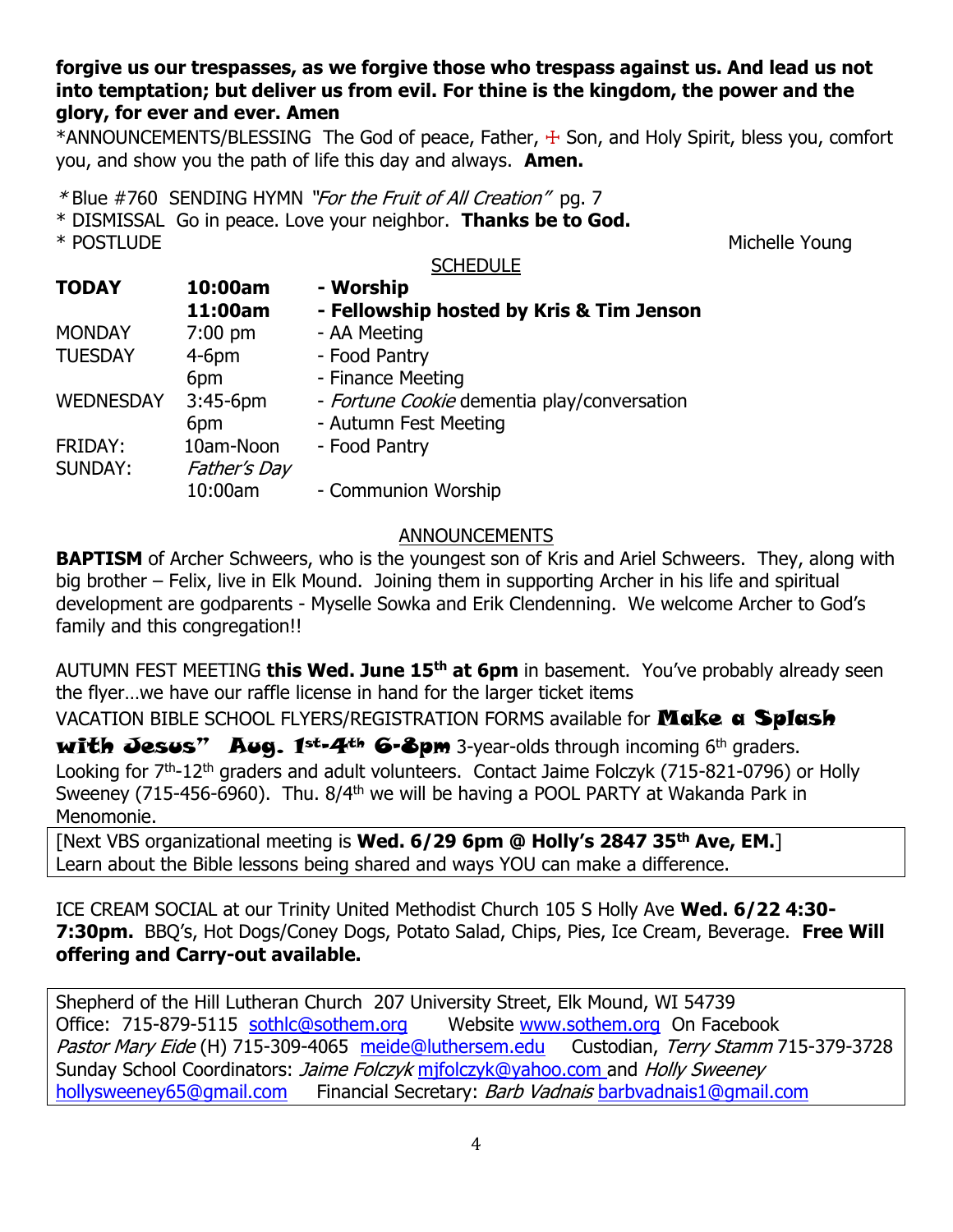## God Is Here!



"God is Here" was reprinted with permission under One License #A-724679. All rights reserved

Text: Fred Pratt Green, 1903–2000<br>Music: ABBOT'S LEIGH, Cyril V. Taylor, 1907–1991<br>Text © 1979 Hope Publishing Company.<br>Music © 1942, ren. 1970 Hope Publishing Company, Carol Stream, IL 60188. All rights reserved. Used by

Duplication in any form prohibited without permission or valid license from copyright administrator.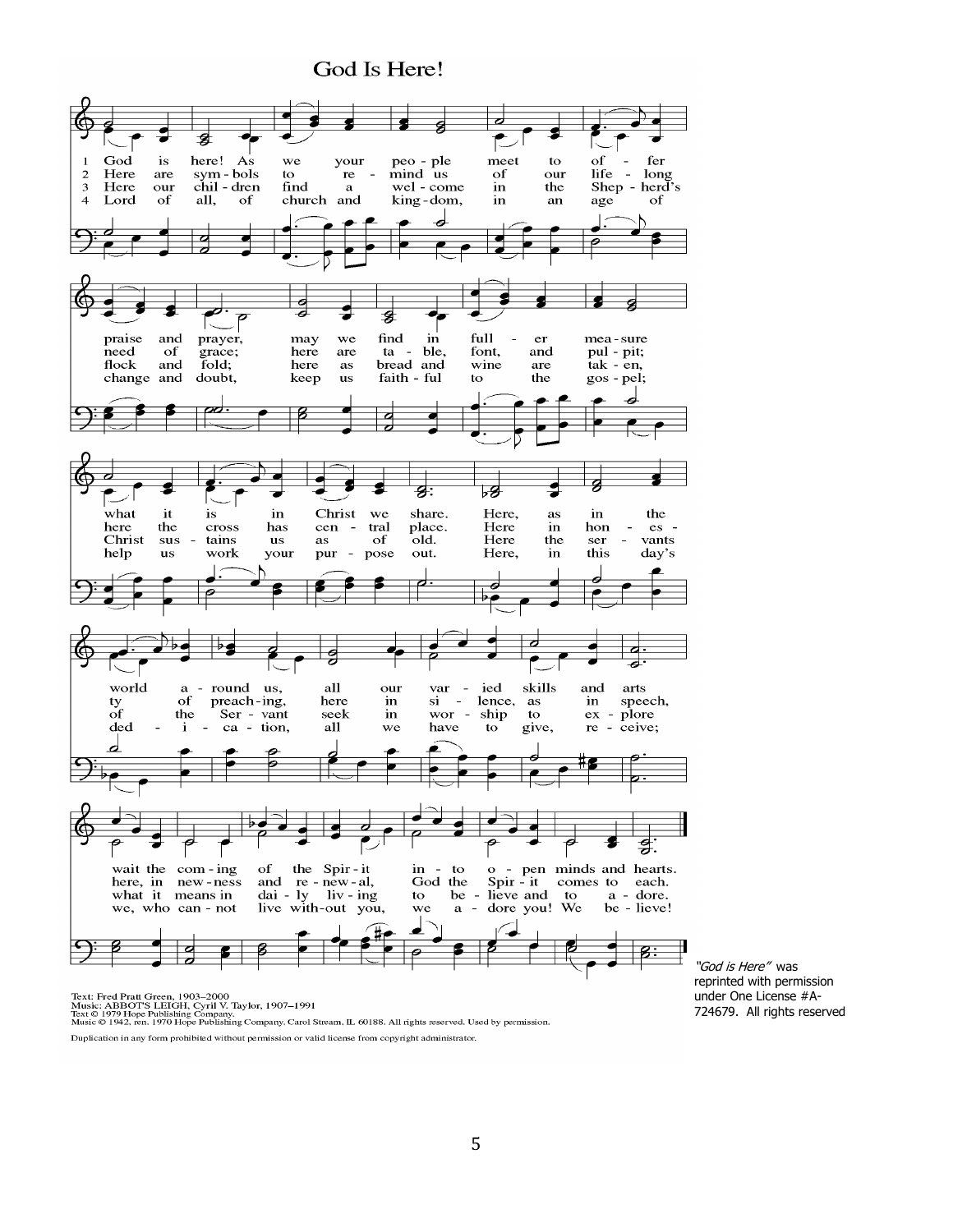# **Borning Cry**



New Revised Standard Version Bible, Copyright © 1989, Division of Christian Education of the National Council of the Churches of Christ in the United States of America. Used by permission. All rights reserved. Revised Common Lectionary, Copyright © 1992 Consultation on Common Texts, admin Augsburg Fortress. Used by permission. One License Podcast / Streaming License A-724679